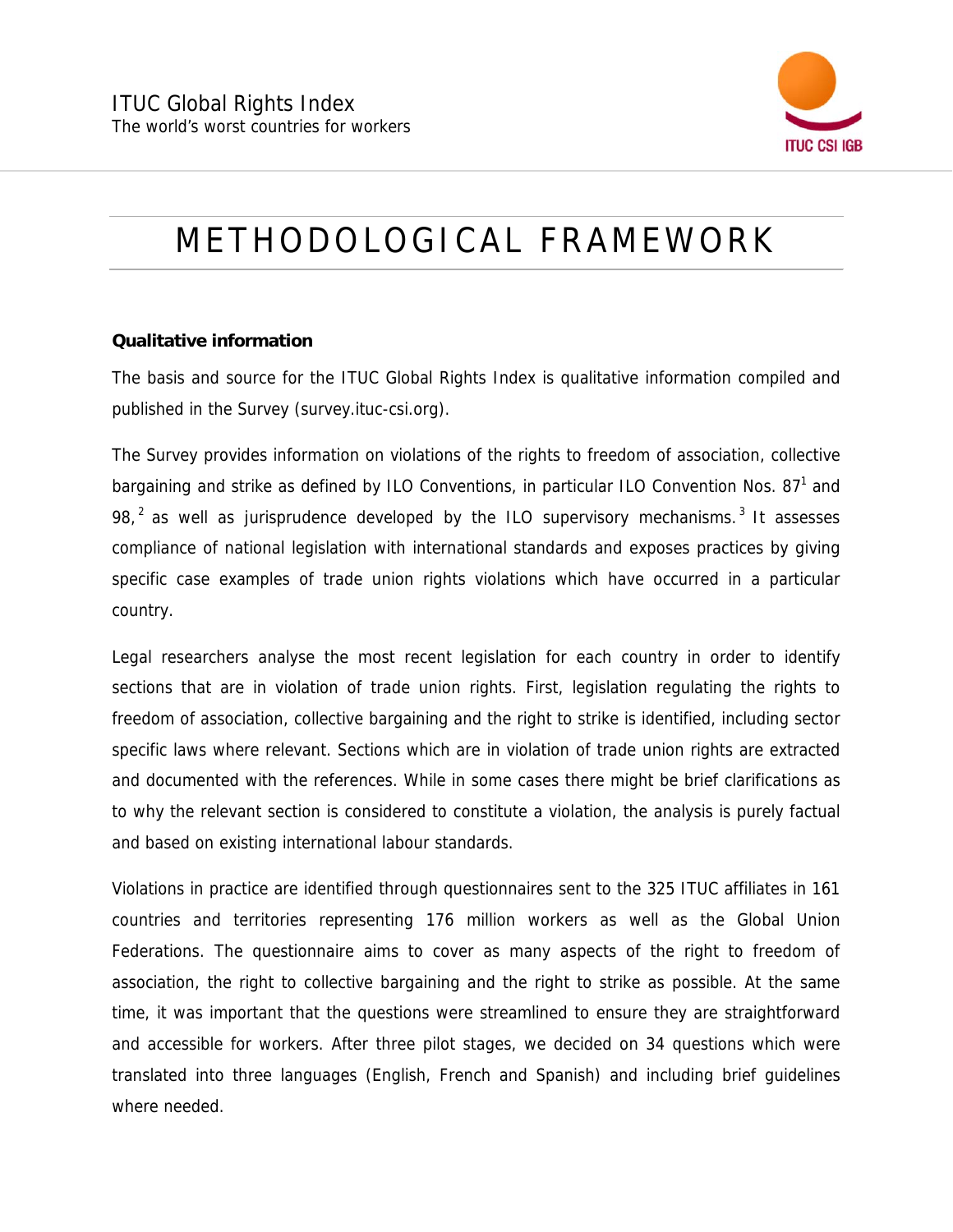

The ITUC sends the questionnaire in an electronic and word format to its affiliates asking them to share it broadly with their membership. Furthermore, five regional meetings are conducted with regional human and trade union rights coordinators where the questionnaire is disseminated, explained and then filled out. In addition, the ITUC contacts unions directly by phone and email when it becomes aware of violations to confirm relevant facts. Whenever a violation is reported, affiliates are requested to indicate the date, victim/union, description of the events and complaints lodged at national and international level. Violations are only recorded if unions can provide relevant facts. Anecdotal references and mere statement of opinions are avoided thereby increasing the reliability and comparability of the information. All information is consolidated, summarised and documented.

The legal analysis and the case reports on violations in practice are published on the website of the Survey. Moreover, the ITUC launches a print publication annually highlighting serious violations and trends based on the evidence in the Survey. This means that the sources of information on which the country ratings are based are clear and highly transparent.

## **Country scores**

The first step in assigning a country rating is to translate the qualitative surveyed information on violations into country scores through a coding process.

Qualitative information is coded against 97 indicators which are derived from ILO Conventions and jurisprudence and are grouped into five categories<sup>4</sup>: Fundamental civil liberties; the right to establish or join unions; trade union activities; the right to collective bargaining; and the right to strike. The large number of indicators was chosen in order to accurately reflect complex and multifaceted types of violation that can occur at country level.

The indicators address violations in law and in practice. Legal guarantees are essential for the protection of workers' rights. The fact that there are no reports on violations in practice with respect to a particular country does not mean that rights are fully protected and guaranteed. Workers might have shied away from even attempting to exercise certain rights because the legislation does not protect them against victimisation or even imposes sanctions for exercising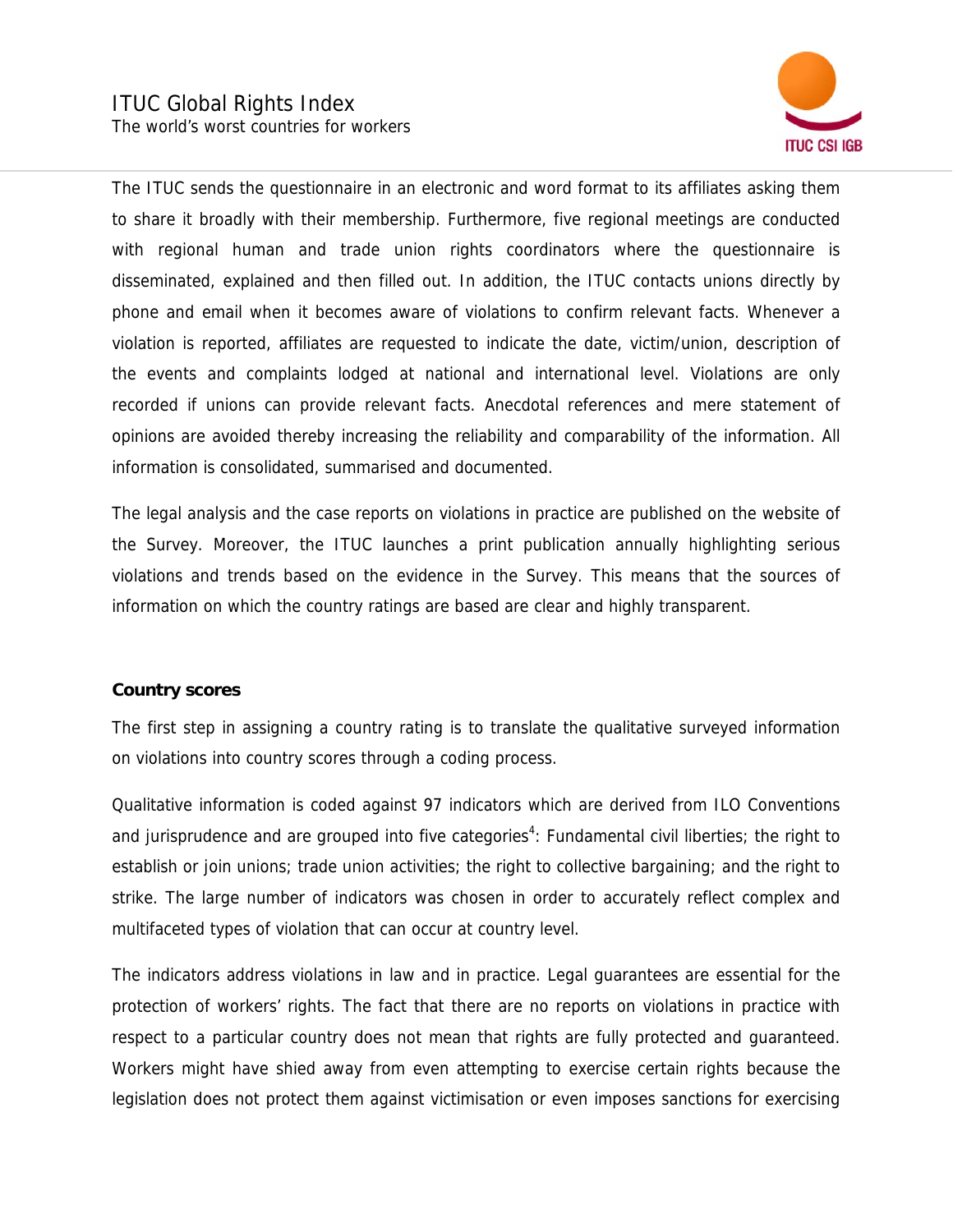

their rights. At the same time, comprehensive legislative frameworks do not automatically result in effective real-world enforcement. Thus, compliance with core labour standards is crucial when it comes to law and practice- in fact the two are interdependent.

All 97 indicators take an equally weighed binary form (YES/NO). This means that the qualitative information for each country is read against the list of 97 indicators and whenever the information corresponds to an indicator it is coded as "YES" and assigned a score of 1. One of the main advantages of equally weighed indicators is that this method reduces the normative subjectivity of the analyst who carries out the coding.<sup>5</sup> Gradations are difficult to apply since disentangling concepts proves to be imprecise and leaves wide discretion to the analysts which could lead to serious biases. Moreover, each indicator refers to universally binding obligations, meaning that companies and governments must comply with each indicator fully and equally. As a result, each indicator must be of equal conceptual significance with any other indicator.

The fact that international labour standards highlight the importance of protecting union leaders and representatives<sup>6</sup> and point at the danger of widespread and systematic violations<sup>7</sup> was incorporated in the definition of the list of indicators. As a result, certain indicators are of gradational nature even though they are binary-coded. For example, indicator (4) on the murder and/or disappearance is followed by indicator (5) which addresses whether the murder and/or disappearance concerned a trade union leader. Indicator (6) addresses whether murders and/or disappearances are widespread and/or systematic.

Moreover, ILO jurisprudence has repeatedly made clear that excessively restrictive legislation or legislation that does not sufficiently protect workers can render rights inoperative in practice.<sup>8</sup> This is particularly the case if the legislation is prohibitive and even imposes heavy sanctions for exercising legitimate rights, or if the legislation is too prescriptive and thereby excessively restricts the space in which workers can exercise their rights. For the coding rules, it means that if a violation of a right in law is coded for the above mentioned reason this leads to automatic coding of the same right under a violation in practice. However, if the cause of the violation in law is the fact that the legislation gives too wide discretionary powers to the government and/or employers, the issue is only coded as violation in law. The violation of the respective right is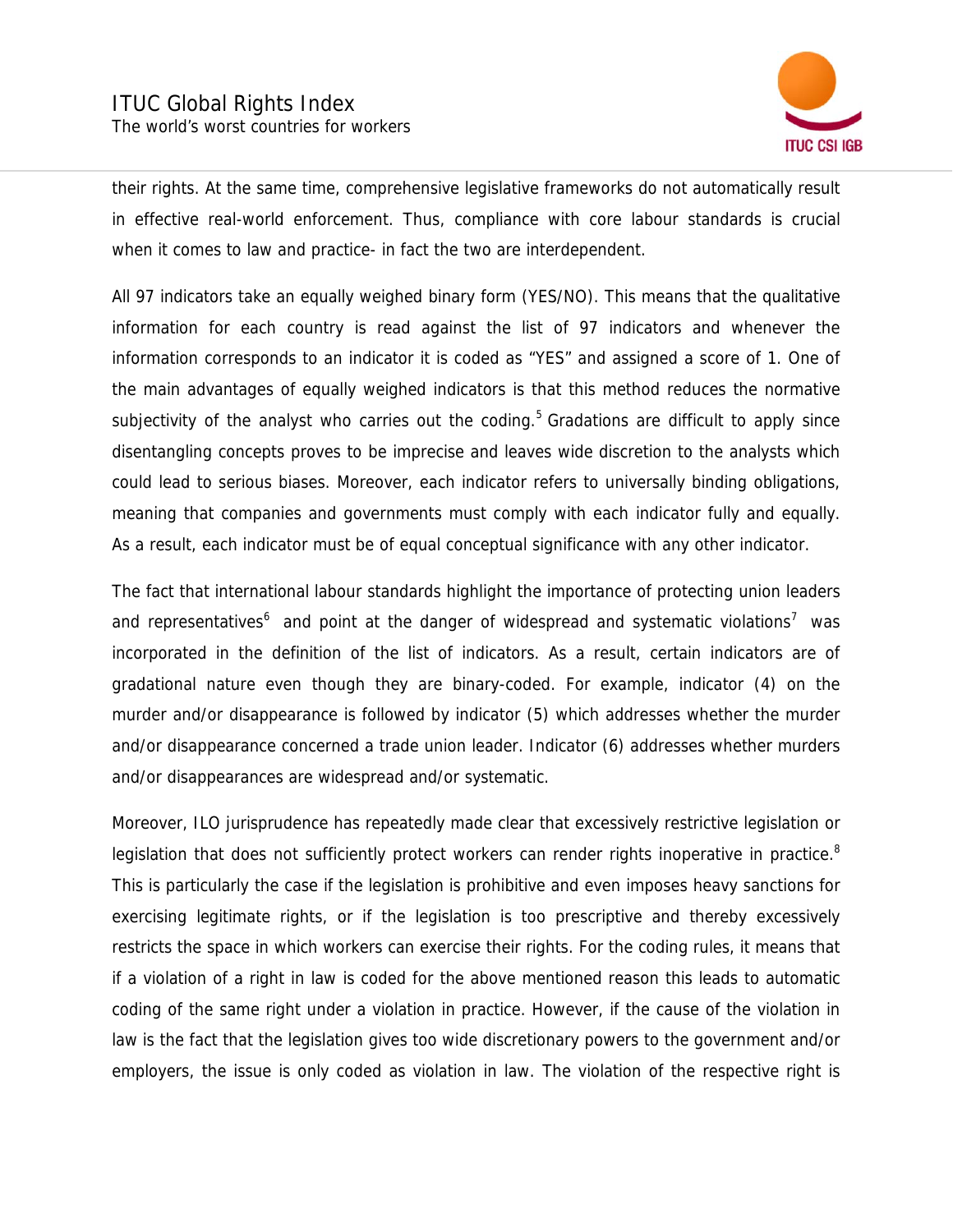

then only coded as a violation in practice if this there is evidence that the government and/or companies have availed themselves of this legislation in practice.

The worst possible score is assigned to a country by default, if the vast majority of workers effectively do not have access to any rights.<sup>9</sup>

## **Conversion into country rating**

After the coding of information that is available on a country is completed the number of indicators for which violations have been coded is added up in order to arrive at a final country score. The rating of a country then depends on which cluster the final score falls under. Upon completion of the pilot phase of the project which included five stages based on 20 countries from various parts of the world, we established 5 clusters in total with ratings from 1 to 5. A country is assigned the rating  $5+$  by default, if the rule of law has completely broken down.<sup>10</sup> It is impossible for workers to enjoy collective labour rights when violations of human rights and humanitarian law are systematic and the government/authority lacks institutional capacities to protect their rights. The assignment of the rating 5+ is grounded in qualitative language adopted in resolutions of multilateral organisations pointing at the seriousness of these attacks and the lack of accountability posing a threat to peace and security.

The objective was to construct meaningful ratings each representing a distinct and relevant normative scale concerning compliance with collective labour rights. The highest possible score a country could potentially get is 97. As pointed above, the list of indicators was defined on the basis that every possible type of violations could be accounted for and not on the suitability as a scale for the final ratings. It is highly unlikely a country would commit all possible types of violations. Therefore, the cut-off points for the tabulation of the ratings are data-driven, i.e. the country score of the worst performing country is used as the highest data point and the best performing country is used as the lowest data point in order to determine the cut-off points for each rating cluster. In 2014, the highest score reached by any country was 43 and the lowest score reached was 0 so each rating has to represent a scale of 9 in order to rate all countries.